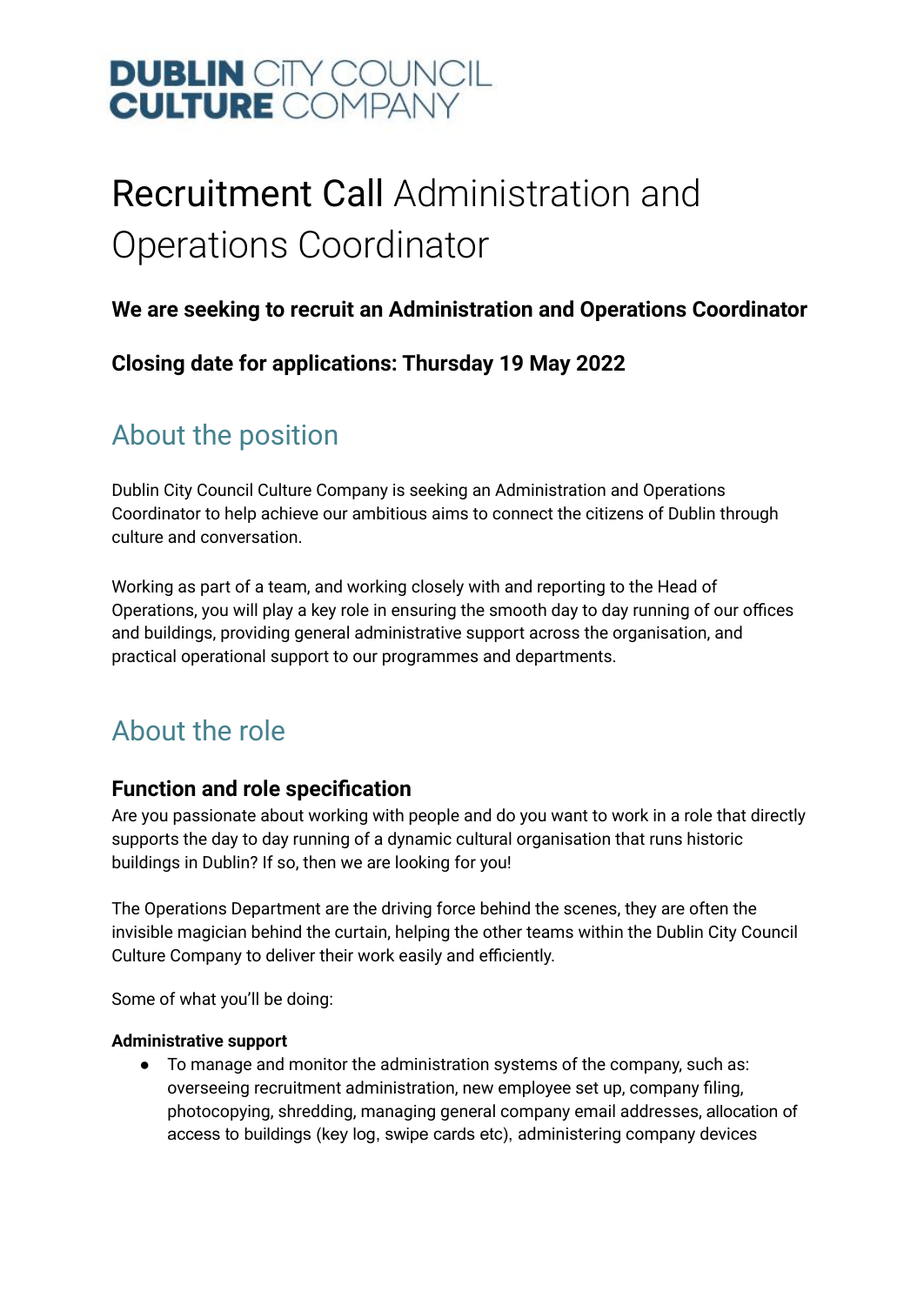- Overseeing/reconciliation of the monthly invoice and statements with the finance department & carrying out company purchasing as required
- Office stock checks, ordering and management of office stock levels as needed for general office and facilities management across both venues
- Logging, management and filing of administration forms and surveys
- Management of post, courier and bulk deliveries
- Provide administrative support to team members generally and specific projects as may arise

#### **HR Support**

- Ensuring HR records are up to date and complete
- Compiling monthly HR reports
- Organising training on behalf of the company maintaining training records
- Preparing monthly reports, as required

#### **H&S Support**

- Liaising with the general, facilities and maintenance suppliers and contractors with the Venue Manager/s and Head of Operations
- Regular health and safety inspections of offices and office equipment
- Ensuring company policies are effectively communicated across the full team

#### **Operations Support**

● Support the Operations Department to manage facilities of all company run buildings, including historical sites 14 Henrietta Street and Richmond Barracks, to include maintenance, facilities, utilities and building services contractors

#### **Role requirements**

#### **Essential criteria**

- Minimum of 2 years of administration, office management or equivalent experience
- Exceptional administrative and organisational skills
- Proficiency across Google Suite (Gmail, G Drive, Google Docs, Google Sheets, Google Meet, Google Chat) MS Office suite (Excel, Outlook, PowerPoint, SharePoint, Word)
- Excellent verbal and written communication skills with proficient typing skills
- Ability to plan, organise and lead projects, to work independently and to deadlines
- The ability to prioritise workload, multitask and remain calm under pressure
- Accuracy and attention to detail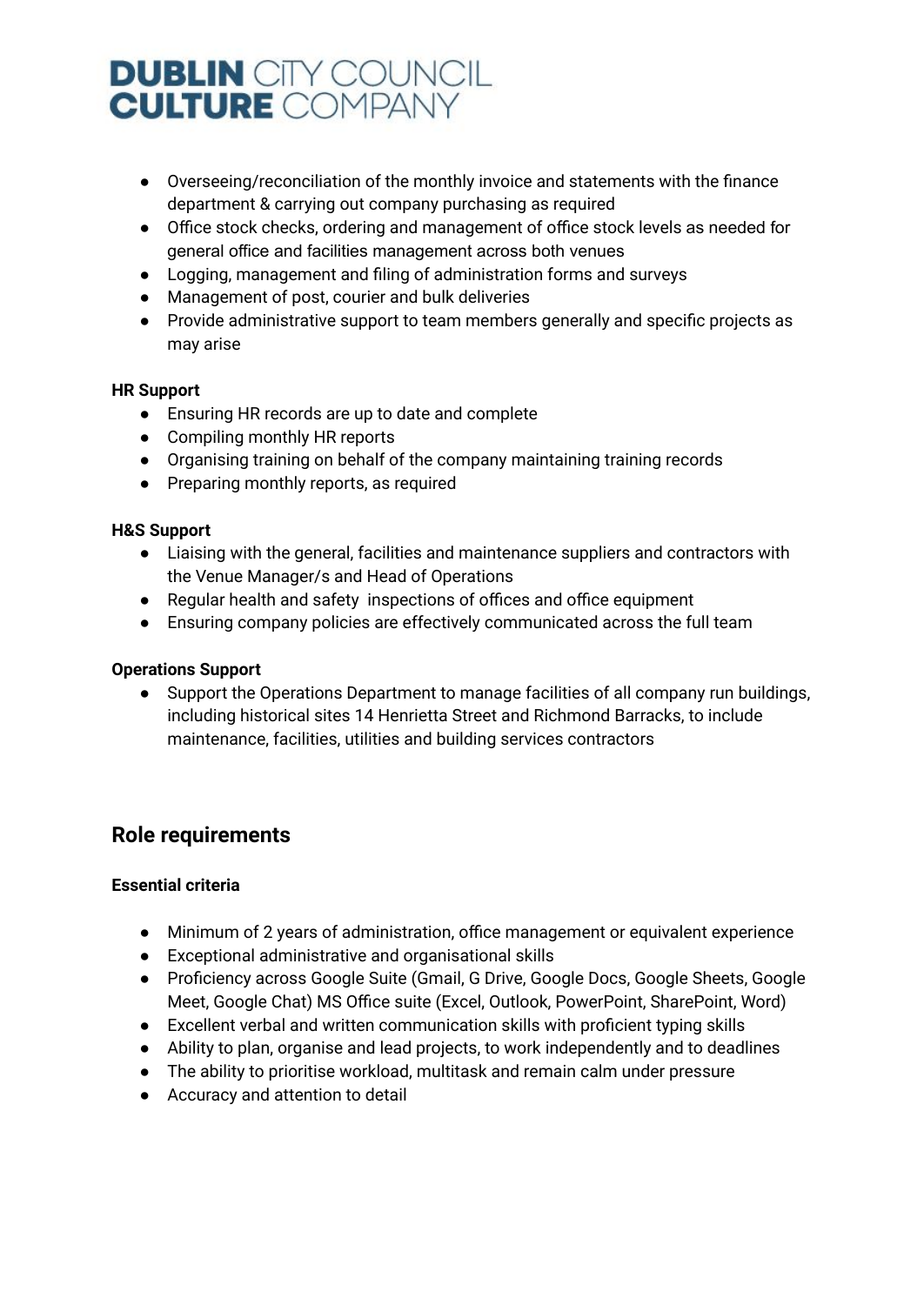#### **Desirable criteria**

- A suitable qualification in administration or HR is not a requirement, but could be an advantage
- A knowledge of facilities management and health and safety
- Experience in placing orders and procurement
- An understanding of the work of Dublin City Council Culture Company and its ambitions

#### **Person specification**

The ideal person for this role will be:

- a dynamic self-starter with excellent interpersonal skills, ability to work collaboratively with experience in working across a multidisciplinary team and with a wide range of suppliers
- self-confident and can demonstrate a willingness to learn
- a diary management wizz, with the ability to coordinate and schedule as required accountable and responsible
- demonstrate a strong resourcefulness, initiative and problem solving
- instinctive with an ability to think creatively to try, fail, learn, and try again
- willing to work flexibly, including some evening / weekend work if required

#### **Position summary**

| Post Title:<br>Company | Administration and Operations Coordinator, Dublin City Council Culture                                                                                    |
|------------------------|-----------------------------------------------------------------------------------------------------------------------------------------------------------|
| Post Status:           | Fixed Term Contract (full-time), three years, 6 month probationary<br>period.                                                                             |
| Location:              | Dublin City Council Culture Company, 14 Henrietta Street, Dublin 1 and<br>Richmond Barracks, Inchicore, Dublin 8.                                         |
| Reports to:            | Head of Operations, Dublin City Council Culture Company.                                                                                                  |
| Key relationships:     | All teams across the Company, Company Heads of Department, Venue<br>teams at 14 Henrietta Street and Richmond Barracks, financial<br>administration team. |
| Salary:                | €31,200 gross p.a.                                                                                                                                        |
| Pension:               | A contribution of 10% of salary will be made to an agreed pension<br>Savings scheme subject to the individual contributing a similar<br>percentage.       |

The company facilitates working from home suitable to the requirement of the position, this can be discussed further with the successful candidate.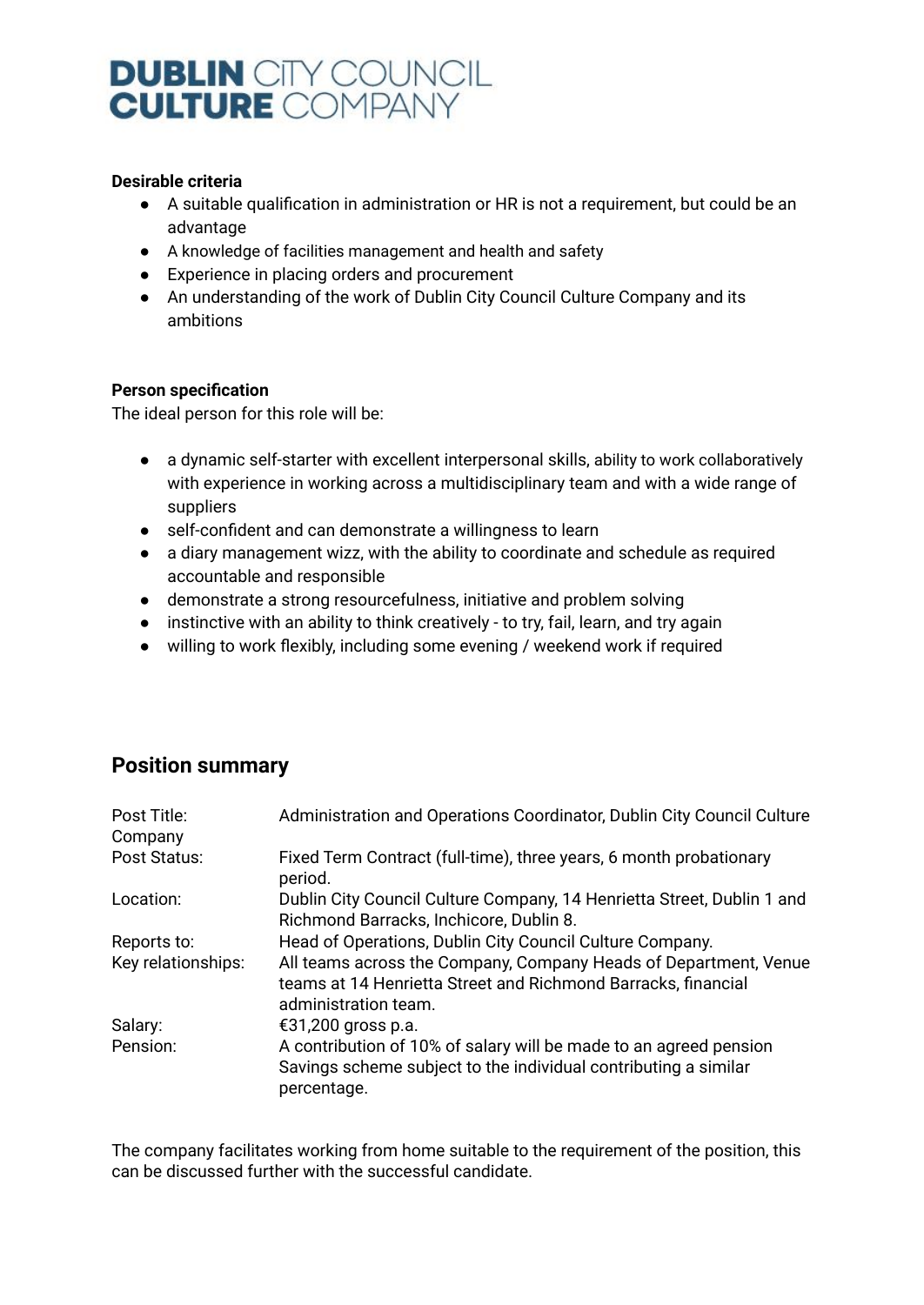### How to apply

Applications are now invited from applicants who meet these published requirements. Applications must include the following:

- CV (including the names and contact details of two referees)
- A letter (no more than 2 pages) citing your specific skills, knowledge and experience relevant to the role specification and requirements.

Completed applications should be sent by email only to [recruitment@dublincitycouncilculturecompany.ie](mailto:recruitment@dublincitycouncilculturecompany.ie) with "Administration and Operations Coordinator" in the subject line. Applications received after the closing date and time will not be accepted.

#### **Closing date for this application is Thursday 19 May 2022**

The information supplied in your application will be reviewed against the requirements sent out in this notice by a panel to shortlist applicants and call people for an interview. Interviews will be held during the week beginning 6th June 2022. Dublin City Council Culture Company reserves the right to short-list candidates for interview.

Garda vetting may be mandatory for successful applicants, and you must be cleared by the National Vetting Bureau before the work can commence. The successful applicant may also be required to complete mandatory training in line with the requirements of their role or broader company requirements. It will not be possible to provide application process feedback to unsuccessful applicants.

Please note that Dublin City Council Culture Company is committed to developing policies and practices ensuring that accessibility, universal design and reasonable accommodation for people with disabilities are taken into account. Dublin City Council Culture Company is an equal opportunity employer. Please see our Equal [Opportunities](https://www.dublincitycouncilculturecompany.ie/content/images/Equal-Opportunities-Policy-2022.pdf) Policy here.

Please note that both the museum at 14 Henrietta Street and Richmond Barracks are Part M access compliant, and the offices of Dublin City Council Culture Company in both have limited physical access. Reasonable accommodation of access requirements will be made for successful applicants.

Interviews will take place in an accessible location. We are committed to respecting and protecting your privacy. We keep several kinds of personal data about our prospective employees so we can manage the recruitment process effectively and efficiently and meet our legal obligations. Please see our Privacy Notice for Job [Applicants](https://www.dublincitycouncilculturecompany.ie/content/images/Privacy-notice-for-job-applicants-April-2022.pdf) here.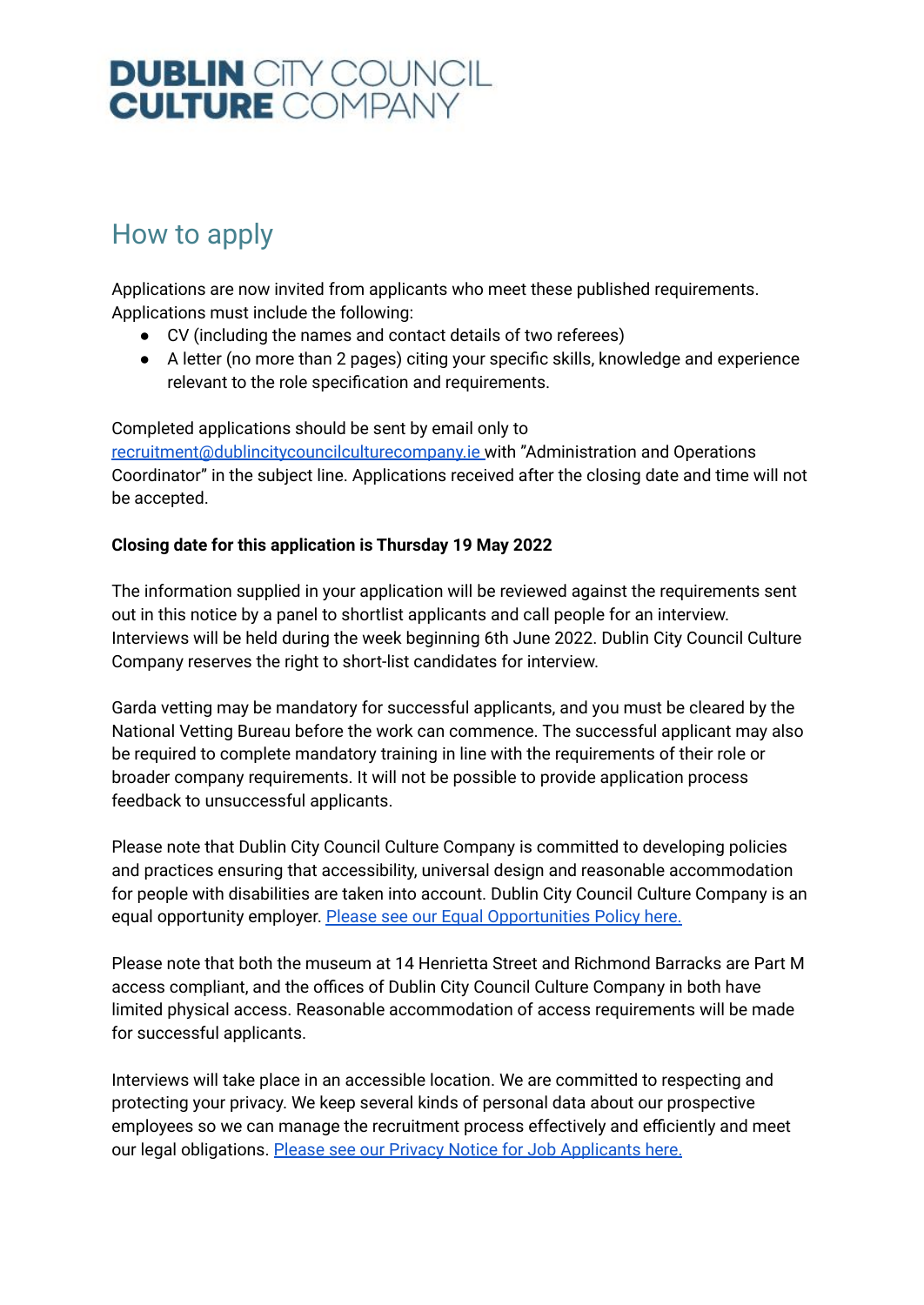### About Dublin City Council Culture Company

Established in March 2018, Dublin City Council Culture Company runs cultural initiatives and buildings across the city for, and with, the people of Dublin.

Collaborating with citizens, communities, cultural organisations, businesses, and Dublin City Council itself, the company's work is focused on embedding cultural experiences and increasing cultural participation throughout Dublin's neighbourhoods. We connect people and communities through culture and conversation. When people feel connected to their local area they feel safer and stronger, and are healthier.

In addition to its city-wide work, with programmes such as The National Neighbourhood, Culture Club, Culture Connects, the Dublin City Council Culture Company operates two cultural buildings: 14 Henrietta Street and Richmond Barracks.It also runs informational programmes and research such as Culture Near You and others.

**For more information, see** [www.dublincitycouncilculturecompany.ie](http://www.dublincitycouncilculturecompany.ie) and also the websites of 14 [Henrietta](https://14henriettastreet.ie/) Street, [Richmond](https://www.richmondbarracks.ie/) Barracks and [Culture](https://www.dublincitycouncilculturecompany.ie/what-we-do/programmes/culture-near-you) Near You

#### **Our vision**

A Dublin where culture connects everything and everyone.

#### **Our mission**

Connecting people through culture and conversation to ignite imaginations and experiences.

#### **Our values**

We are led by our values. They guide what we do and how we do it.

**Participation:** We make culture real. We connect, activate and support people to revel in their imagination and creativity.

**Partnership:** We know we are stronger together. We are a catalyst, bringing people and organisations together to grow knowledge, understanding and respect.

**Relevance:** We believe culture is at the heart of human development and quality of life. We aim to embed culture in the everyday life of the city.

**Capacity-building:** We appreciate learning. We develop and share new ways of working that enable everyone to create more connections to culture.

**Quality:** We do everything in the best way possible. We find and use knowledge, experience and skills to build impact, quality and sustainability into every project.